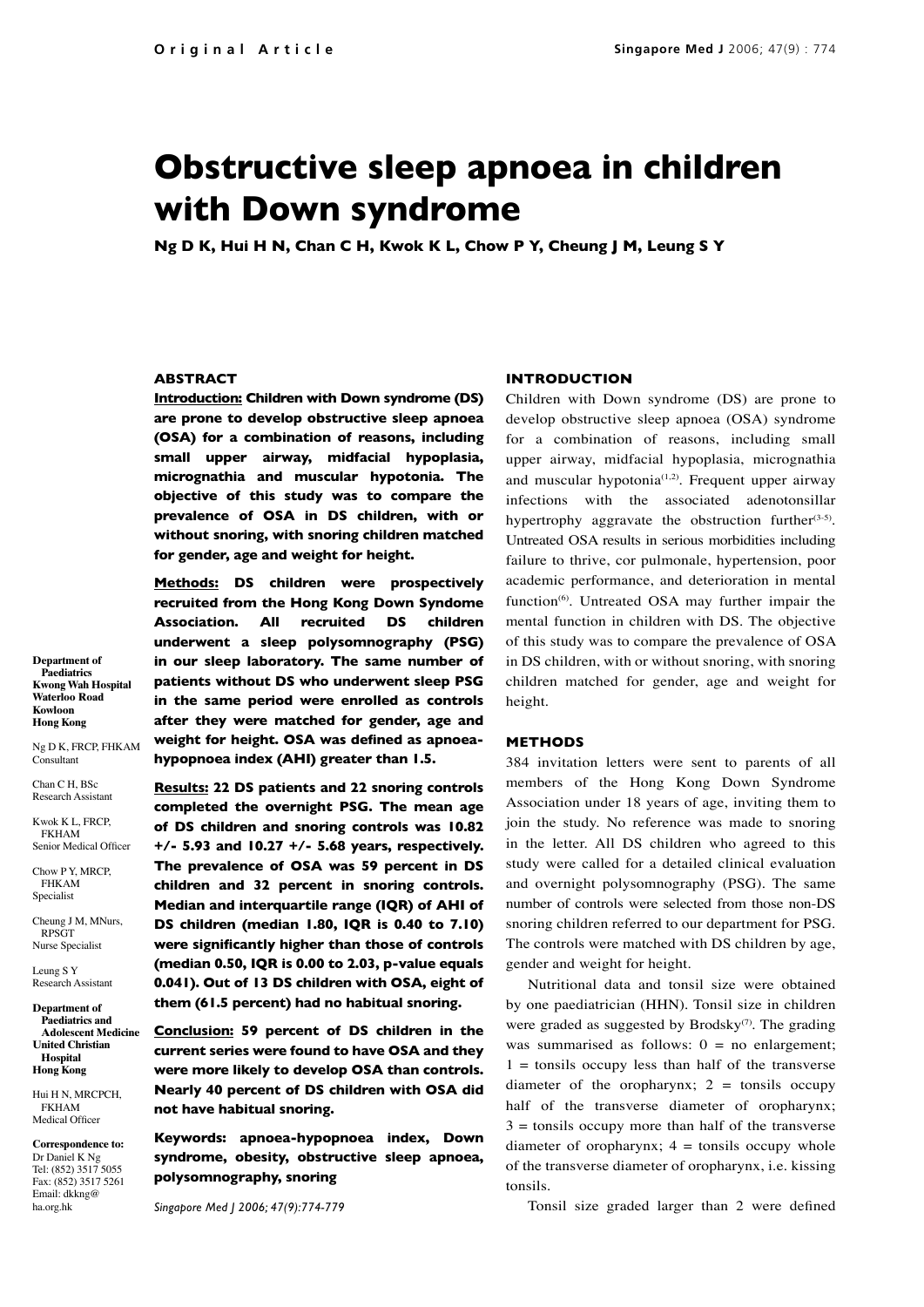|                              | Down syndrome<br>$(n=22)$ | Controls<br>$(n=22)$ | p-value    |
|------------------------------|---------------------------|----------------------|------------|
|                              |                           |                      |            |
| Sex (M/F)                    | 15/7                      | 15/7                 | 1.000      |
| Mean age $\pm$ SD (years)    | $10.82 \pm 5.93$          | $10.27 \pm 5.68$     | 0.755      |
| Mean weight for height ± SD  | $121.78 \pm 24.90$        | $120.41 \pm 24.78$   | 0.855      |
| Obesity                      | 7(31.2%)                  | 7(31.2%)             | 1.000      |
| Allergic rhinitis            | 5(22.7%)                  | 15(68.2%)            | $0.006*$   |
| Asthma                       | 4(18.2%)                  | 8 (36.4%)            | 0.310      |
| Nocturnal enuresis           | 2(9.1%)                   | 6(27.3%)             | 0.240      |
| <b>Bruxism</b>               | 5(22.7%)                  | 5(22.7%)             | 1.000      |
| Episodes of witnessed apnoea | 4(18.2%)                  | 2(9.1%)              | 0.664      |
| Habitual snoring             | 8 (36.4%)                 | 22 (100.0%)          | $< 0.001*$ |
| Tonsillar size               |                           |                      | 0.683      |
| - Grade 0                    |                           |                      |            |
| - Grade I                    | 9                         | 9                    |            |
| - Grade 2                    | 8                         | 6                    |            |
| - Grade 3                    | 4                         | 4                    |            |
| - Grade 4                    | 0                         | 2                    |            |
| Tonsillar hypertrophy        | 4(18.2%)                  | 6(27.3%)             | 0.721      |

#### **Table I. Demographical, anthropometrical and clinical data of Down syndrome children and controls.**

\* Statistically significant

## **Table II. PSG values of Down syndrome children and controls.**

|                                | Down syndrome<br>$(n=22)$ | Controls<br>$(n=22)$ | p-value  |
|--------------------------------|---------------------------|----------------------|----------|
|                                |                           |                      |          |
| Total recording time (minutes) | 393 (112.17)              | 450 (71.77)          | 0.050    |
| Time asleep (%)                | 71.98 (19.69)             | 79.09 (13.25)        | 0.168    |
| Arousal index                  | 14.80 (8.99)              | 21.01 (11.60)        | 0.054    |
| Median AHI (IQR)               | $1.80(0.40-7.10)$         | $0.50(0.00-2.03)$    | $0.041*$ |
| Median DI (IQR)                | $2.75(0.65 - 14.18)$      | $0.30(0.00-0.53)$    | $0.001*$ |
| Median SaO, nadir (IQR) (%)    | 87.00 (73.50-89.50)       | 89.00 (85.75-90.25)  | 0.138    |

\* Statistically significant

Data are presented as mean (SD) unless otherwise indicated.

as tonsillar hypertrophy. Obesity was defined as weight greater than 120% of their median weight for height<sup>(8)</sup>. An attended overnight PSG with real-time video recording was offered in the paediatric sleep laboratory with Compumedics' Siesta Physiological Monitoring System (Compumedics Limited, Abbotsford, VIC, Australia) which has standard channels, viz. four electroencephalogram (EEG), two electrooculogram (EOG), one nasal cannula, one oral thermistor, one end-tidal  $\mathrm{CO}_2$  monitor with pulse oximeter (CO<sub>2</sub>SMO, Novametrix, Wallingford, CN, USA), one submental eletromyogram (EGM), two

leg EMG, and one chest belt (Piezoelectric bands), one abdominal belt, and one microphone. The children were continuously observed by a nurse trained in PSG during the study. An acceptable sleep study is one with a recording time of at least four hours.

All results were manually scored according to standard criteria and standard definitions for apnoea and hypopnoea<sup>(9)</sup>. An obstructive apnoeic episode was defined as a decrease of airflow by more than 80% for more than two respiratory cycles in the presence of respiratory effort, while hypopnea was defined as a decrease in airflow by 50 to 80% in the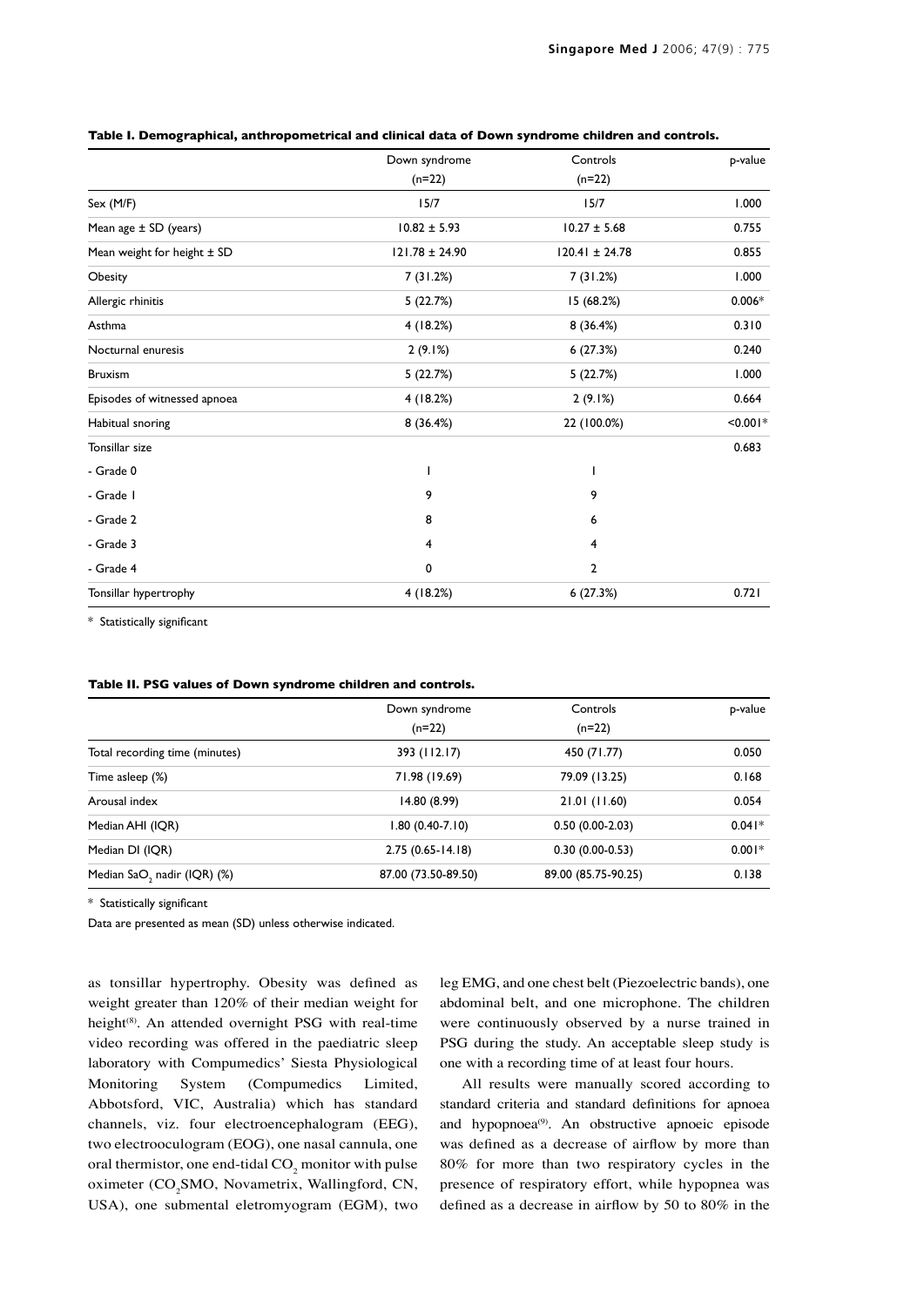|                                 | DS with OSA<br>$(n=13)$ | DS without OSA<br>$(n=9)$ | p-value |
|---------------------------------|-------------------------|---------------------------|---------|
|                                 |                         |                           |         |
| Mean age $\pm$ SD (years)       | $13.30 \pm 5.91$        | $7.24 \pm 3.94$           | 0.014   |
| Mean weight for height $\pm$ SD | 132.52 ± 26.07          | $106.28 \pm 12.25$        | 0.005   |
| Male                            | 9(69.2%)                | 6(66.7%)                  | 1.000   |
| Allergic rhinitis               | 5(38.5%)                | $0(0.0\%)$                | 0.054   |
| Asthma                          | 2(15.4%)                | 2(22.2%)                  | 1.000   |
| Nocturnal enuresis              | $0(0.0\%)$              | 2(22.2%)                  | 0.156   |
| <b>Bruxism</b>                  | 3(23.1%)                | 2(22.2%)                  | 1.000   |
| Witnessed apnoea                | 2(15.4%)                | 2(22.2%)                  | 1.000   |
| Habitual snoring                | 5(38.5%)                | 3(33.3%)                  | 1.000   |
| Tonsillar hypertrophy           | 3(23.1%)                | 1(11.1%)                  | 0.616   |

Data are presented as number (%) unless otherwise indicated.

presence of respiratory effort with the presence of desaturation  $\geq 4\%$  or EEG arousal. The cut-off point of apnoea-hypopnoea index (AHI) for OSA in children is controversial and the cut-off value for OSA in the current study was an obstructive AHI of more than  $1.5<sup>(10)</sup>$ . Other polysomnographical parameters, i.e. arousal index, desaturation index (DI, defined as ≥4% drop in  $SpO<sub>2</sub>$ ),  $SaO<sub>2</sub>$  nadir, total sleep time and sleep efficiency were analysed.

Data were analysed by the Statistical Package for Social Science (SPSS) version 10.0 for Windows (Chicago, IL, USA). Normality of continuous data was assessed by the Kolmogorov-Smirnov Test. Continuous data with normal distribution were reported as mean with standard deviation (SD). For continuous data with asymmetric distribution, median with interquartile range (IQR) were reported. Student's t-test was used to compare means. For variables distributed asymmetrically, the Mann-Whitney U test was used for comparison. Correlation between two continuous variables was assessed by Pearson's correlation. Categorical data were compared by Fisher exact test. A two-tailed p-value of less than 0.05 was considered significant. The ethics committee of Kwong Wah Hospital approved the protocol of this study.

# **RESULTS**

22 DS children were recruited from the Hong Kong Down Syndrome Association which had 384 members, giving a participation rate of 5.73%. All DS participants were confirmed by karyotype to be non-disjunction. All DS children completed the overnight PSG successfully. The demographical data, anthropometrical data and results from physical examination of DS children and controls



**Fig. 1** Box plot of various PSG parameters.

are shown in Table I. Children in the control group had a significantly higher rate of allergic rhinitis and habitual snoring. The two groups had comparable tonsil size. No children had prior adenoidectomy or tonsillectomy before the PSG study.

The polysomnographical findings of the two groups are shown in Table II and Fig. 1. DS children had a significantly higher AHI and DI than controls. No significant difference was found between the prevalence of OSA between DS children and controls when different AHI cut-off values were used, i.e.: AHI>1.5 (DS: 13/22, controls: 7/22, p=0.129), AHI>2 (DS: 10/22, controls: 5/22, p=0.203), AHI>5 (DS: 7/22, controls: 2/22, p=0.132) or AHI>10 (DS:  $2/22$ , controls:  $1/22$ ,  $p=1.000$ ). The comparison of children as stratified by OSA is shown in Tables III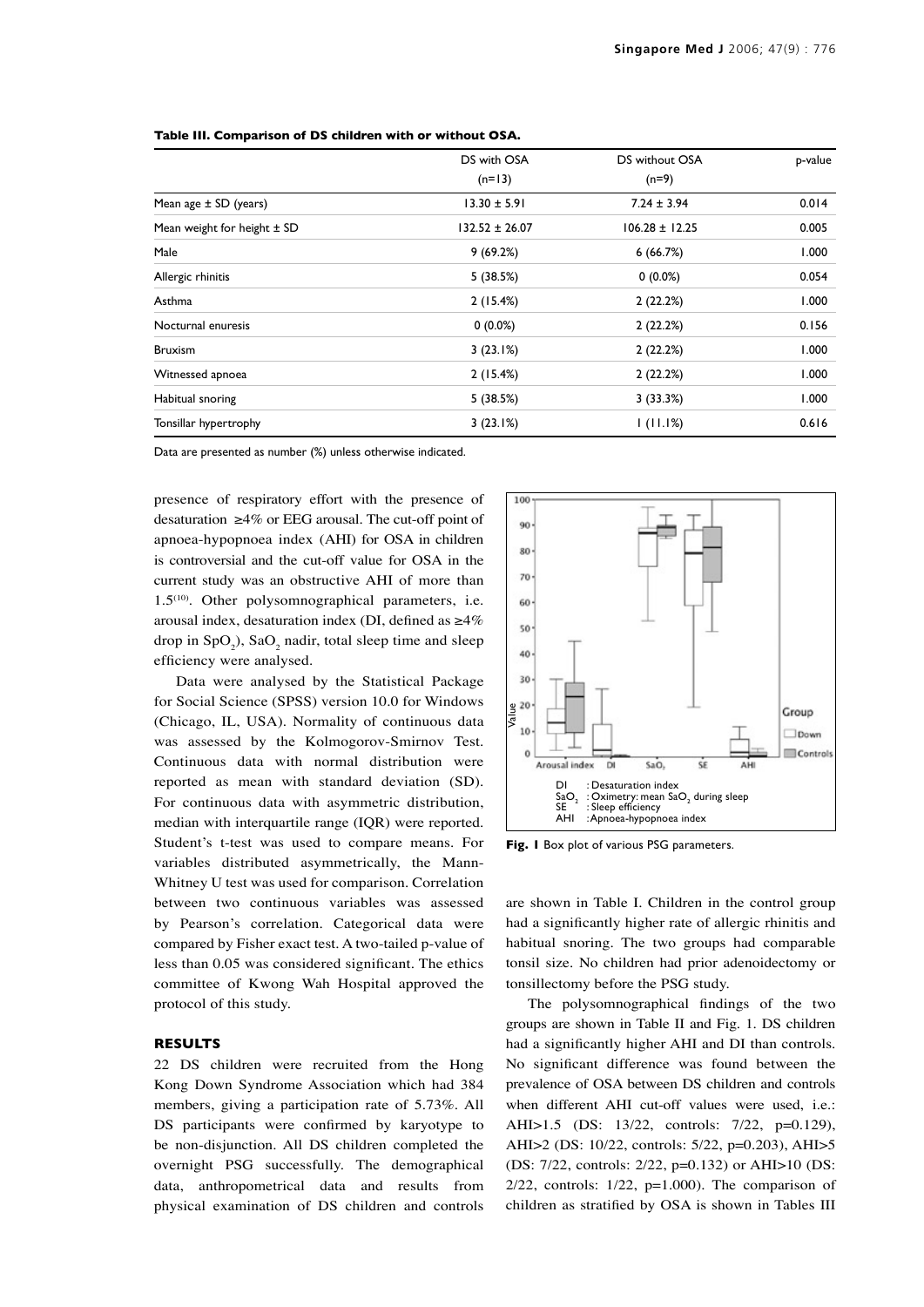|                                 | Control with OSA<br>$(n=7)$ | Control without OSA<br>$(n=14)$ | p-value |
|---------------------------------|-----------------------------|---------------------------------|---------|
|                                 |                             |                                 |         |
| Mean age $\pm$ SD (years)       | $8.14 \pm 6.59$             | $11.27 \pm 5.15$                | 0.239   |
| Mean weight for height $\pm$ SD | $122.45 \pm 26.52$          | $119.45 \pm 24.83$              | 0.799   |
| Male                            | 6(85.7%)                    | 9(64.3%)                        | 0.350   |
| Allergic rhinitis               | 4 (57.1%)                   | 11(78.6%)                       | 0.630   |
| Asthma                          | 2(28.6%)                    | 6(42.9%)                        | 1.000   |
| Nocturnal enuresis              | 3(42.9%)                    | 3(21.4%)                        | 0.334   |
| <b>Bruxism</b>                  | 3(42.9%)                    | 2(14.3%)                        | 0.274   |
| Witnessed apnoea                | 2(28.6%)                    | $0(0.0\%)$                      | 0.091   |
| Habitual snoring                | 7 (100%)                    | 14 (100%)                       | 1.000   |
| Tonsillar hypertrophy           | 2(28.6%)                    | 4(28.6%)                        | 1.000   |

#### **Table IV. Comparison of controls with or without OSA.**

Data are presented as number (%) unless otherwise indicated.

and IV. Unlike controls, DS children with OSA were significantly older and more obese than DS children without OSA. Only 15.4% and 38.5% of DS children with OSA had observed apnoea and habitual snoring, respectively.

Two variables were significantly correlated with log AHI in DS children: weight for height (r=0.477,  $p=0.039$ ) and age (r=0.477, p=0.055). For controls, only one positive correlation between age and log AHI was found ( $r=0.547$ ,  $p=0.008$ ), but not weight for height ( $r=0.253$ ,  $p=0.345$ ). Multivariate analysis of the risk factor for OSA in DS children was not done because of insufficient sample size.

## **DISCUSSION**

In the current study, we found the prevalence of OSA in DS children and non-DS habitual snorers to be similar. However, we found that children with DS had a significantly higher AHI than paediatric habitual snorers without DS. Moreover, 38.5% DS children with OSA had no habitual snoring. DS is a common chromosomal abnormality occurring in about 1 in 961 live births<sup> $(11)$ </sup>, and OSA is common in patients with DS<sup>(4)</sup>. Marcus et al and Southall et al reported the prevalence of OSA in children with DS to be  $45\%^{(12)}$  and  $50\%^{(5)}$ , respectively. de Miguel-Diez et al reported that the prevalence of OSA, defined as  $\geq 2$  per hour, in a community sample of children with DS, was  $65\%^{(13)}$ . Dyken et al reported that OSA, defined as obstructive apnoea index >1, affected 79% in a group of 19 American DS children (aged 3-18 years) recruited from the outpatient population $(14)$ .

Dahlqvist et al recruited Swedish DS children at a younger age (2-10 years) from the community and reported a much lower prevalence of OSA (24%), defined as  $AHI>1^{(15)}$ . Stebbens et al reported a slightly higher prevalence (31%) in a group of community-based sample of younger DS children.  $(0-5 \text{ years})$ <sup>(16)</sup>. In our series, 59% of 22 children with DS recruited from the community were found to have OSA, defined as AHI>1.5. The difference in the prevalence of OSA in the published series could be explained by different methodologies including different diagnostic criteria, source of recruitment of DS children, age group and proportion of obesity. Prevalence of OSA in DS children in the current series was similar to the prevalence reported by de Miguel-Diez et al $(13)$ , who used a similar diagnostic criteria and source of recruitment as the current study.

In the current study, we found that DS children with OSA were older than those DS children without OSA, and this was similar to the findings of Dyken et al $(14)$ . It was different from the study by de Miguel-Diez et al who found a negative correlation between AHI and  $age^{(13)}$ . In addition, de Miguel-Diez et al found that DS children younger than eight years of age was an independent risk factor for  $OSA^{(13)}$ , which was not the case in the current study. A longitudinal study is required to shed more light on the relationship between age and AHI in DS children. In the current study, tonsils hypertrophy was not found to be a risk factor for OSA in children, DS or otherwise. This was in line with the review by Uong et al who showed adenoidectomy, tonsillectomy, or other surgical modalities (eg. uvulopalatopharyngeoplasty) corrected only 30-50% of cases of OSA in DS children<sup>(17)</sup>.

Uong et al also found that DS children had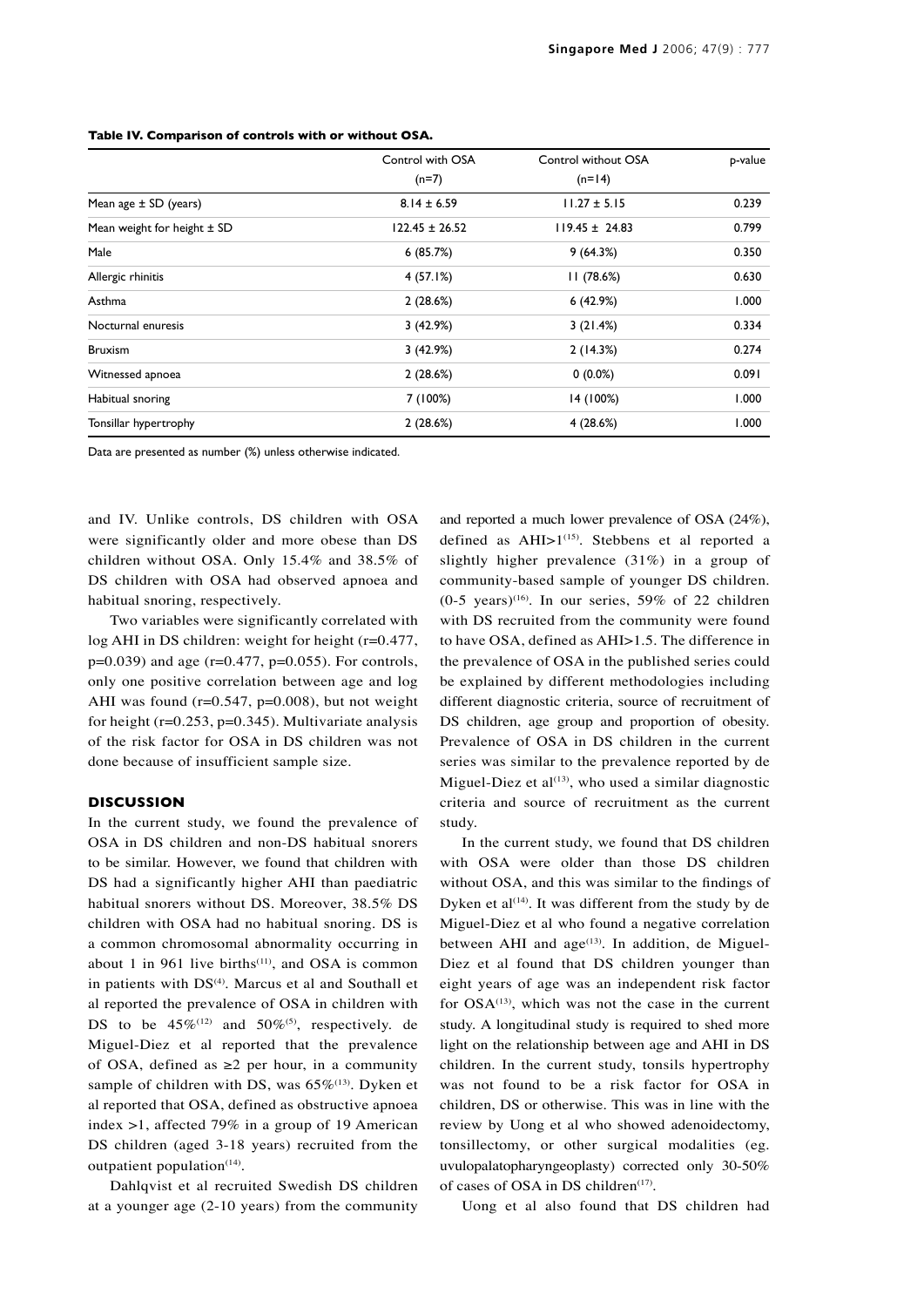a significantly smaller upper airway volume compared to non-DS children. They reported that the difference in upper airway volume was not likely to be mediated by tonsillar hypertrophy or adenoid hypertrophy as the adenoid and tonsil volumes in DS children were significantly smaller than non-DS children as shown by magnetic resonance imaging. The same study also demonstrated that DS children had a significantly smaller mid- and lower-facial skeleton, shorter mental spine-clivus distance, hard palate length and mandible volume compared to non-DS children. However, the size of tongue, soft-palate, pterygoid and parapharyngeal fat pads were similar in DS children and non-DS children<sup>(17)</sup>. Donnelly et al found that  $25\%$  of OSA in DS children were caused by glossoptosis during sleep<sup> $(18)$ </sup>. The site of airway obstruction during sleep was not investigated in the current study. Further study should identify the site of obstruction during sleep, as suggested by Guilleminault et al $(19)$ .

In the current study, weight for height was significantly correlated with AHI in DS children, in contrast to the non-significant correlation reported by Marcus et al<sup>(12)</sup> and de Miguel-Diez et al<sup>(13)</sup>. BMI is not an ideal yardstick for adiposity in children $(20)$ but it was used in the study by de Miguel Diez et  $al^{(13)}$ . Weight for height, or BMI corrected for age, are better methods for quantifying adiposity in children. Weight for height was used to quantify adiposity in the study by Marcus et  $al^{(12)}$ , but correlation between weight for height and AHI was not established. Obesity is considered to be a risk factor of OSA in children but the evidence on the correlation between the AHI and adiposity remained inconclusive even in non-DS children<sup>(21)</sup>. Further study with a larger sample of DS children and an acceptable way to quantify adiposity in DS children, should be performed to confirm the correlation found in the current study.

In the current study, the success rate of PSG in DS children was 100%, although children with developmental disability may have more problems tolerating electrode applications which may lead to a failed PSG. Dahlqvist et al reported that DS children in their series removed electrodes during the PSG session<sup> $(15)$ </sup>. The reasons for the high success rate of PSG in our DS children were most likely due to a sleep technologist who was also a qualified experienced paediatric nurse, a childfriendly environment, and presence of a parent during the PSG study.

A review by Hatipoglu and Rubinstein suggested that local, e.g. allergic rhinitis, or systemic inflammation might amplify upper airway narrowing, and thus worsen OSA<sup>(22)</sup>. However, allergic rhinitis and asthma were not found to be a risk factor of OSA in both DS children and controls in the current study. Moreover, the difference in the prevalence of OSA between DS children and controls was not significant, most likely due to the small sample size of the current study. Further paediatric studies with larger sample size are warranted. The current study design did not allow for analysis of reasons behind the refusal to participate in the current study.

The participation rate of this study, 5.73%, is quite low and may reflect a potential selection bias. Unfortunately, the reason for refusal was not known due to the constraint of the study design. In this study, the only possible selection bias may be attributed to the fact that parents of DS children who were more likely to have OSA, might be more likely to consent to participation in this study. This selection bias might be partially balanced by the fact that control children, who were referred for suspected OSA, had higher risks for OSA than non-DS children in the community.

Only 38.5% of all recruited DS children had habitual snoring suggestive of OSA, and this was less than that obtained in a previous study $(12)$ . This suggested against any selection bias of the current study in favour of recruiting DS with OSA. The fact that 61% of DS children with OSA had no habitual snoring nor observed apnoea in the current study highlighted the difficulty of screening OSA in DS children by clinical history. Moreover, AHI in DS children were positively correlated to age. We suggest that routine PSG should be offered to all DS children from the ages of four to six years for early diagnosis of OSA.

The current study confirms that DS children are more prone to have higher AHI than snoring, non-DS children. It is important to note that this group of snoring children might not be healthy children<sup> $(23)$ </sup>. It is expected that the risk of DS children to develop OSA when compared to non-snoring, non-DS children would probably be even higher. Further studies which include non-snoring children, are warranted. In conclusion, 59% of DS children in the current series were found to have obstructive sleep apnoea, and only 38.5% DS children with OSA had habitual snoring.

#### **REFERENCES**

- 1. Fink GB, Madaus WK, Walker GF. A quantitative study of the face in Down's syndrome. Am J Orthd 1975:67:540-53.
- 2. Allanson JE, O'Hara P, Farkas LG, Nair RC. Anthropometric craniofacial pattern profiles in Down Syndrome. Am J Med Genet 1993; 47:748-52.